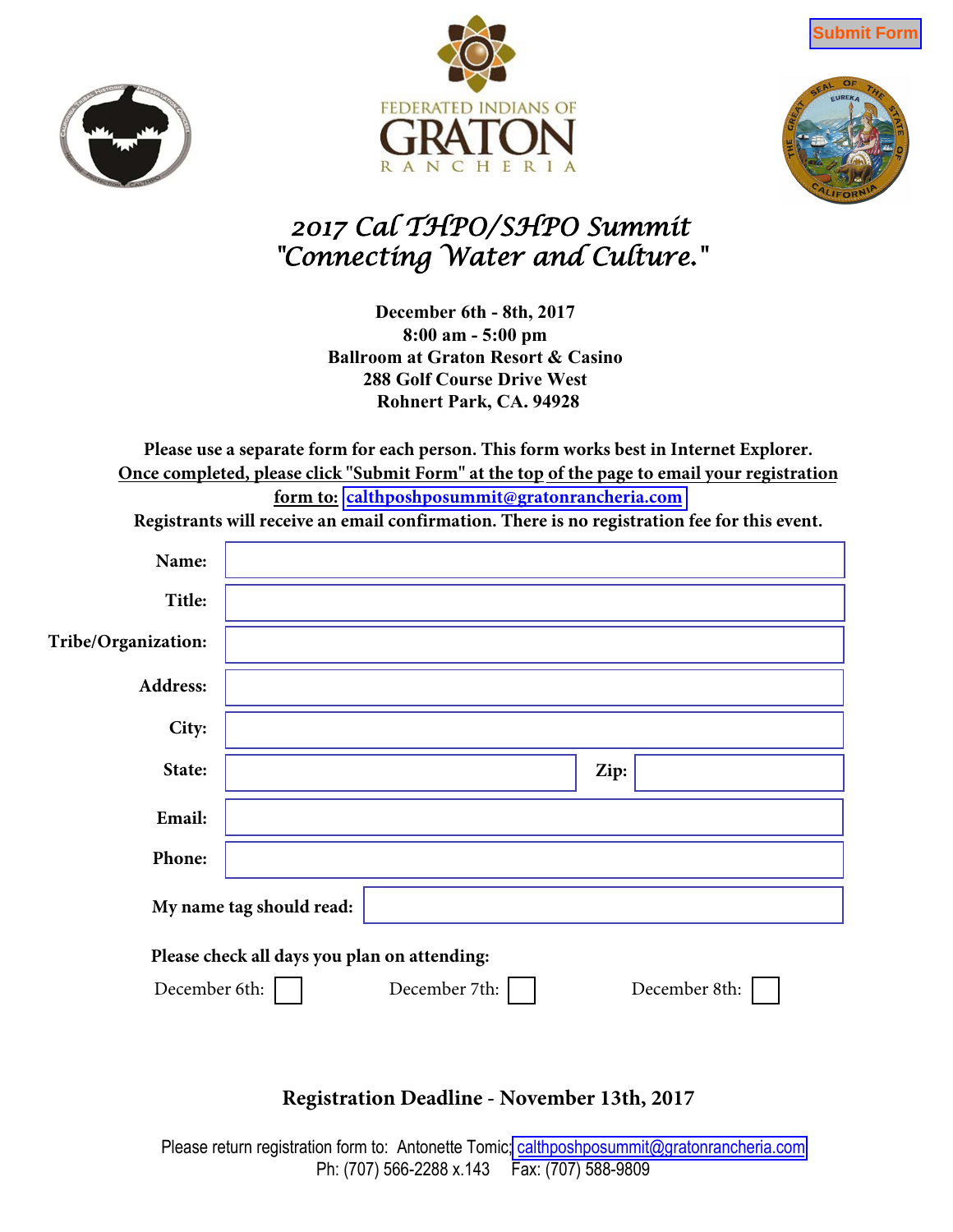# DRIVING DIRECTIONS

The 2017 Cal THPO/SHPO Summit, will be held in The Ballroom at the Graton Resort and Casino, which is located off of Highway 101 in Sonoma County, California. Please drive to the back of the Hotel, as parking is available in front of the Ballroom.

#### From Santa Rosa:

US-101 South to Golf Course Drive West (Exit 484) Right on Golf Course Drive West  $-OR-$ US-101 South to Rohnert Park Expressway (Exit 483) Right on Redwood Left on Business Park

#### From Sacramento:

I-80 West to Hwy. 37 West to US-101 North Golf Course Drive West (Exit 484) Slight Left onto Commerce Boulevard Left on Golf Course Drive West

#### From San Francisco:

US-101 North to Golf Course Drive West (Exit 484) Slight Left onto Commerce Boulevard Left on Golf Course Drive West -OR-

US-101 North to Rohnert Park Expressway (Exit 483) Left on to Rohnert Park Expressway Right on Redwood Left on Business Park

#### From San Jose:

I-880 North to I-580 West to US-101 North US-101 North to Golf Course Drive West (Exit 484) Slight Left onto Commerce Boulevard Left on Golf Course Drive West